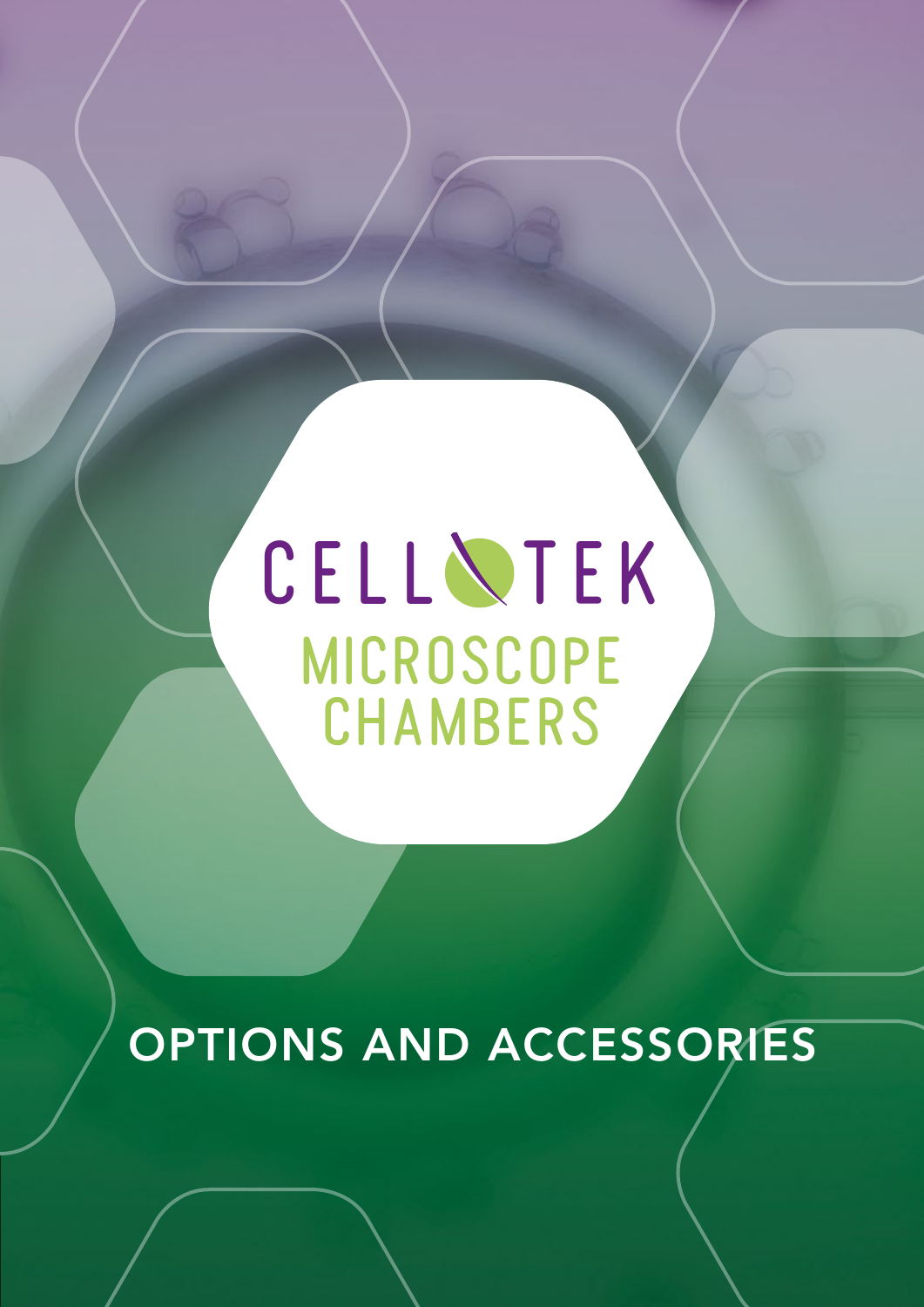# CELL NTEK MICROSCOPE

We have been building microscope chambers for the reproductive technology industry for over thirty years with customers in many parts of the world. We understand that each laboratory can have different requirements when it comes to working in our chambers.

We therefore offer a range of optional accessories to enable us to customise each chamber for our clients, that not only suits their work pattern but also the location in the design of the laboratory.

Our standard chamber canopy has openings on either side that allows us to be flexible with placement of our options to adapt to room layout as well as work flow pattern of the laboratory. We are able to customise our instruments for special applications.

Following are many of our standard additions we can provide.

We welcome the opportunity to offer you your specific requirements.



# PC SCREEN MOUNT

An option when using lasers or other PC driven applications. Versa style with 4 universal screw fitting. Will accommodate LCD screens up to 28" size mounted on the canopy.

CAT NO. RD JC CW 2878



# SWING OUT TUBE ACCESS

Hinged swing out tube access port for holding our 'Aluminium transport block' for 6 standard collection tubes. Without block.

CAT NO. RD MA 150-140 HT



# INSULATED ALUMINIUM TRANSPORT BLOCK

For 4 X Capped Falcon tubes 95 X 16 mm diameter. CAT NO. RD TD MA BLOC4



# SWING OUT TRAY SYSTEM

Swing-out tray system spring loaded door with three shelves for storing and pre-warming plastic ware. CAT NO. RD MA 285-155-3S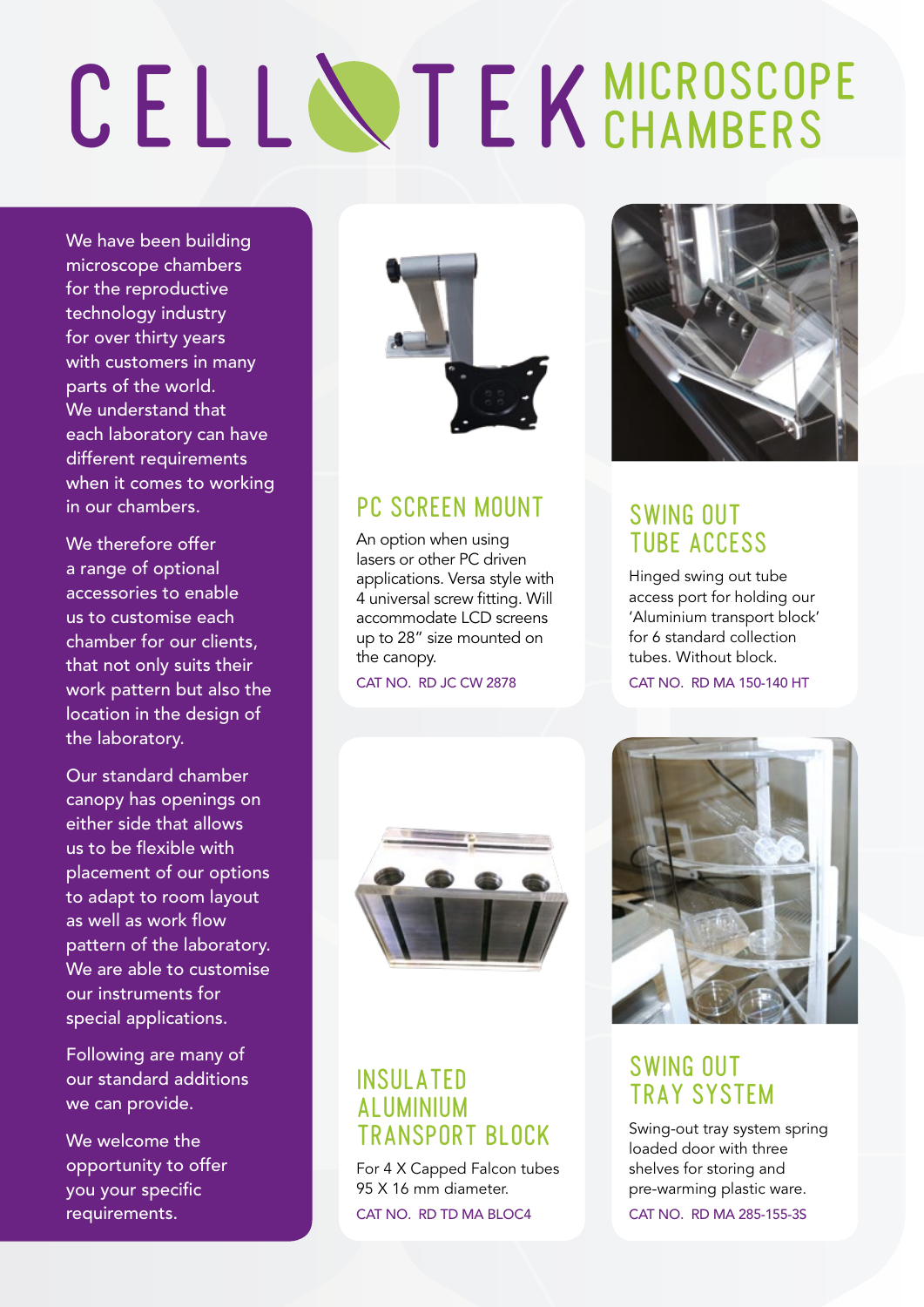# OPTIONAL ACCESSORIES:



## WASTE DISPOSAL PORT

Swing out waste disposal port for used tubes and dishes during egg retrieval. Easily removable bin from the outside. Accepts small disposable bags. *(Bags not included).* 

CAT NO. RD MA 80-160 WC





# $LOW$   $0<sub>2</sub>$  MODULE

Some procedures require a low oxygen level environment. Our LOW O<sub>2</sub> module developed to be located inside on either side of the canopy.

Incudes three small chambers with inner sliding doors. One large outer door. Special heater pad controlled by microprocessor set/display controller.  $CO<sub>2</sub>$  inert gas tubing and flow meter connection to mixed gas supply. CAT NO. RD MA LLO2



# SWING OUT DOOR

Swing out door, spring loaded hinge for loading larger items into the chamber.

CAT NO. RD MA 285-155-SW



# CO<sub>2</sub> GAS CONNECTION

For the ultimate  $CO<sub>2</sub>$  gas connection. Braided Teflon CO<sub>2</sub> gas line kit colour coded (yellow). Consisting of: PTFE-Lined, SS Braided Hose Assembly, 1/4 in. SS Swagelok Tube Adapters, 48 in (1.2 m) Length.

CAT NO. RD SS-4BHT-48



Quick connect QC4 Series stem 1/4 tube end Yellow code. Male. CAT NO. SS-QC4-S-400K4